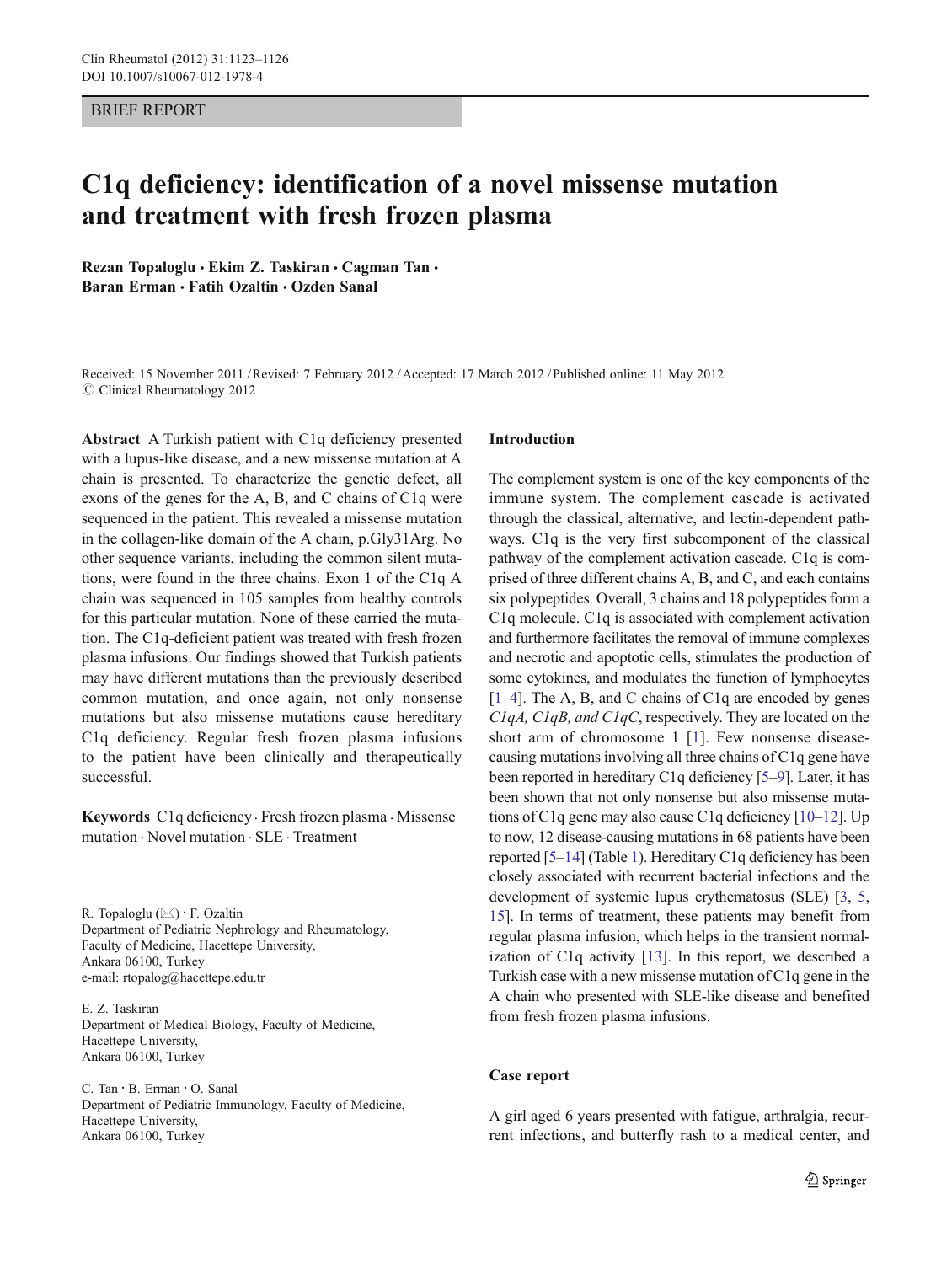<span id="page-1-0"></span>Table 1 Previously reported  $C1q$  mutations

| $C1q$ chain/exon | Mutation    |
|------------------|-------------|
| C1qA/exon 2      | Glu53fs     |
| $C1qA$ /exon 3   | Gln64X      |
| $C1qA$ /exon 3   | Gln108X     |
| $C1qA$ /exon 3   | Tip216X     |
| C1qB/exon 2      | Gly42Asp    |
| $C1qB$ /exon 3   | Arg $177X$  |
| $C1qB$ /exon 3   | Gly244Arg   |
| $C1qC$ /exon 2   | Gly34Arg    |
| $C1qC$ /exon 2   | Gly55fsX83  |
| $C1qC$ /exon 3   | Arg $69X$   |
| $C1qC$ /exon 3   | Gly71fsX137 |
| $C1qC$ /exon 3   | Gly76Arg    |

she was diagnosed with SLE and followed with steroids, azathioprine, and hydroxychloroquine for 9 years. Her parents were second-degree cousins. She had a sister and a brother. All the family members were healthy and have not complained of recurrent infection or SLE-like signs and symptoms. She presented to our center at age 15 years with photosensitive skin eruption, oral aphthous lesions, and Reynaud's phenomenon.

On physical examination, she was noted to have erythematous, desquamative skin lesions. Her blood pressure was normal, and the rest of the physical examination was unremarkable. Blood tests revealed hemoglobin, 11.5 g/dl; WBC, 6,200/mm<sup>3</sup>; and platelets, 303,000/μL. Renal and liver function tests, direct Coombs test, anti-DNA, C3, C4 immunoglobulins, anticardiolipins, and antiphospholipis were normal or negative. ANA was positive with a titer of 1/160; furthermore, ENA Sm, ENA Sm RNP, ENA SSA were positive. Classical pathway hemolytic complement activity (CH50) measured by modified Mayer method [[16\]](#page-3-0) was zero, and no C1q was detectable by single radial immunodiffusion. With her clinical presentation and the complement assay, she was diagnosed with C1q deficiency, and the diagnosis is confirmed by genetic analysis.

## DNA sequencing of the C1q genes and results

Genomic DNA was extracted from EDTA anticoagulated peripheral blood according to a standard method. The sequence of primers and the PCR conditions were set up according to the published data for the amplification of A, B, and C chain genes (C1QA, C1QB, and C1QC) of C1q [[5,](#page-3-0) [7](#page-3-0), [10](#page-3-0)]. All exons and the exon–intron boundaries of C1QA, C1QB, and C1QC were sequenced in all five members of the family. Additionally, in 105 healthy controls, exon 1 of the C1qA gene was sequenced. Sequencing was performed with BigDye Terminator sequencing kit 3.1 (PE Applied Biosystems, CA, USA).

The sequencing of all nine exons and splice sites of the C1q molecule revealed a missense mutation in the collagenlike domain of the A chain in the patient, c.91G>A (p.Gly31Arg). No other sequence variants were found in the three chains. The parents of the patient and her brother were found to be heterozygous for this mutation, while her sister was not carrying the mutation (Fig. 1a and b).

Heterozygous carriers (mother, father, brother) of the mutation were asymptomatic; their CH50 levels were normal. To explore whether the coding p.Gly31Arg mutation was seen in the normal population, exon 1 of the C1q A



Fig. 1 Pedigree of the family. Circles represent females; squares, males. Half-solid symbols are heterozygous carriers of the mutation (a), extracts of DNA sequences from all family members are shown. Both parents and one of the children (II:3) are heterozygous carriers of the mutation. The proband have two mutant alleles. The sister of the patient  $(II:1)$  is healty  $(b)$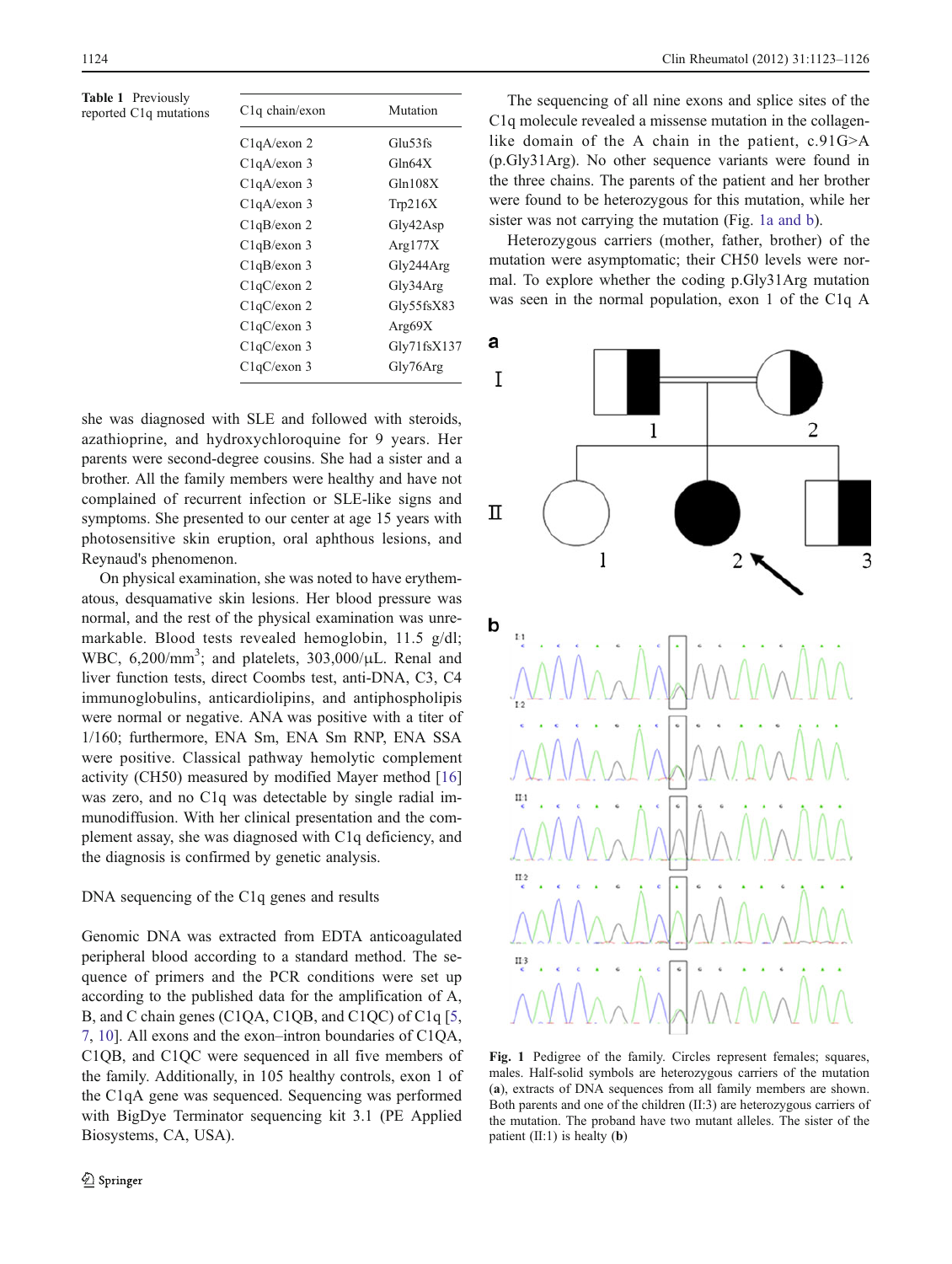chain was sequenced in 105 healthy controls. None of these controls carried the mutation.

In the absence of crystal structures for human or other mammalian species, we attempted to infer the relative impact that non-synonymous replacement may have by using a comparative protein-sequence approach. In order to accomplish this, homologous sequences representative of eukaryotic and prokaryotic species were extracted from the National Center for Biotechnology Information [\(http://www.ncbi.nlm.nih.gov\)](http://www.ncbi.nlm.nih.gov) database and aligned using PolyPhen2 software ([http://](http://genetics.bwh.harvard.edu/pph2/) [genetics.bwh.harvard.edu/pph2/\)](http://genetics.bwh.harvard.edu/pph2/) (Fig. 2). We observed that the disease-associated glycine residue lies in a strongly conserved position. According to PolyPhen software, Gly31Arg mutation was predicted to be probably damaging with a score of 0.999 (sensitivity, 0.11; specificity, 0.99).

#### Treatment and follow-up of the patient

Since, she was diagnosed with SLE and followed with steroids, azathioprine, and hydroxychloroquine for 9 years elsewhere. At our center for the management and treatment of the patient, azathioprine was stopped, and she continued to have hydroxychloroquine and low-dose prednisolone (10 mg/day). Furthermore, fresh frozen plasma infusions are commenced. During follow-up, she highly benefited from the fresh frozen plasma transfusion. She followed with the CH50 level (normal, >15units/ml) after plasma infusion. While her CH50 levels was 0, right after plasma infusion the CH50 level was 14 units/ml, it rose up to 24 units/ml on the 1st day and decreased to 0 on the 7th day. According to CH50 levels, she seemed to need fresh frozen plasma infusions every week, but her skin lesions were under control up to 3 weeks. She was scheduled to receive 2 units of plasma every 3 weeks. Eventually, hydroxychloroquine and prednisolone were stopped. She is fine only with the plasma infusions for every 3 weeks for the last 3 years.

## Discussion

Thus, all previously published Turkish patients with C1q deficiency were homozygous for the same nonsense mutation, C to T change at codon 186 in the A chain (Gln208X); a recently reported new Turkish case had a novel homozygous missense mutation in the C<sub>1q</sub>C chain (Gly76Arg) as a disease-causing mutation [[5,](#page-3-0) [7,](#page-3-0) [9](#page-3-0), [12](#page-3-0)]. Genetic analysis of our case also revealed a different mutation from the common mutation. She was homozygous for a novel missense mutation in the C1qA chain gene. With the recent report and our case, it was shown that there might be different disease-causing mutations including missense ones in the Turkish population. The novel p.Gly31Arg missense mutation described here is positioned in the start site of the collagen region. It is highly likely that the exchange of the nonpolar glycine to the hydrophilic, bulky, and positively charged arginine at this position represents a major alteration at the collagen-like amino-terminus of the Clq molecule. The interruption of the collagen-like triplet repeats in the A chain consequently disputes the heterotrimeric assembly of the C1q chains Therefore, the C1q deficiency in this patient may be caused by instability or reduced assembly of C1q because of the A chain Gly31Arg mutation.

Another aspect of the case was her clinic presentation. It was not severe but mild which could be related to her missense mutation. Previously reported cases with the nonsense mutation have had severe clinical disease with recurrent infections with encapsulated bacteria and lupus-like disease  $[5-10]$  $[5-10]$  $[5-10]$  $[5-10]$ .

In general, for the management and treatment of the hereditary complement deficiencies, no specific treatment is available. Only supportive treatment such as preventing and treating the infections and skin lesions is offered [[17](#page-3-0), [18\]](#page-3-0). All routine vaccines are recommended in complement deficiencies. Meningococcal vaccine is recommended for patients with early or terminal complement component deficiencies and pneumococcal vaccines for deficiency of early components [[17](#page-3-0), [18\]](#page-3-0). As the more specific treatment modalities, gene treatment for the complement deficiencies could be a future approach, and bone marrow transplantation could be a choice of treatment for C1q deficiency with severe lupus [[19\]](#page-3-0). On the other hand, fresh frozen plasma infusions are proposed and used for the replacement of complement components including in C1q-deficient patients [[13,](#page-3-0) [17](#page-3-0), [18\]](#page-3-0). We used fresh frozen plasma infusions in our patient. Another aspect of our case was her successful management and treatment. The disease activity of the patient was well controlled with regular plasma infusions that were thought to help in the short-lived normalization of C1q activity [[13](#page-3-0)].

|                                                                                                                                        | 10 | 20 | 30 | -40 | 50 | 60                                                                                              |  |
|----------------------------------------------------------------------------------------------------------------------------------------|----|----|----|-----|----|-------------------------------------------------------------------------------------------------|--|
| Homo sapiens⁄1-245                                                                                                                     |    |    |    |     |    | MEGPRGWL · · VLCVLAISLASMVTEDLCRAPDGKKGEAGRPGRRGRPGLKGEQGEPG · · A · · PGIRTGIQG                |  |
| Macaca mulatta/1-245                                                                                                                   |    |    |    |     |    | MEGPQGWL - · VVCVLAISLASIVTQNVCRAPDGKNGVAGRPGRPGRPGLKGERGEPG - - A - - PGIRTGIQG                |  |
| <i>Ailuropoda melanoleuca/1-2+</i> MEAPWGWL · · AVCVLA I SLASTVTQDVCRAPN <mark>G</mark> RDGAAGPPGRDGRPGLKGEQGEPG · · A · · SGMRTG I RG |    |    |    |     |    |                                                                                                 |  |
| <i>Canis lupus familiaris/1-244</i> MEAPWGWL - - ALCVLATSLASAVTQDVCRALD <mark>G</mark> RDGAAGTPGRPGRPGLKGEQGEPG - - A - - PGMRTG IRG   |    |    |    |     |    |                                                                                                 |  |
| Oryctolagus cuniculus/1-239 - - - - - - WL - - LLCVLATSLSSGVTQGVCRAPD <mark>G</mark> KDGAAGKPGRPGRPGLKGERGAPG - - A - - PGMRTG IRG     |    |    |    |     |    |                                                                                                 |  |
| Bostaurus/1-244                                                                                                                        |    |    |    |     |    | MEAPRGWL - - VISVLAISLASSVTEDVCRAPD <mark>G</mark> THGSAGIPGRPGRPGLKGERGEPG - - A - - PAIQTGIRG |  |
| Rattus norvegicus/1-245                                                                                                                |    |    |    |     |    | METSQGWL - - VACVLAVTLVWTVAEDVCRAPNGKDGVAGIPGRPGRPGLKGERGEPG - - A - - AGIRTGIRG                |  |
| Mus musculus/1-245                                                                                                                     |    |    |    |     |    | METSQGWL - - VACVLTMTLVWTVAEDVCRAPNGKDGAPGDPGRPGRPGLKGERGEPG - - A - - AGIRTGIRG                |  |

Fig. 2 Multiple sequence alignment of the first 70 residues of C1QA protein throughout evolution. Mutant residue was shown in blue line